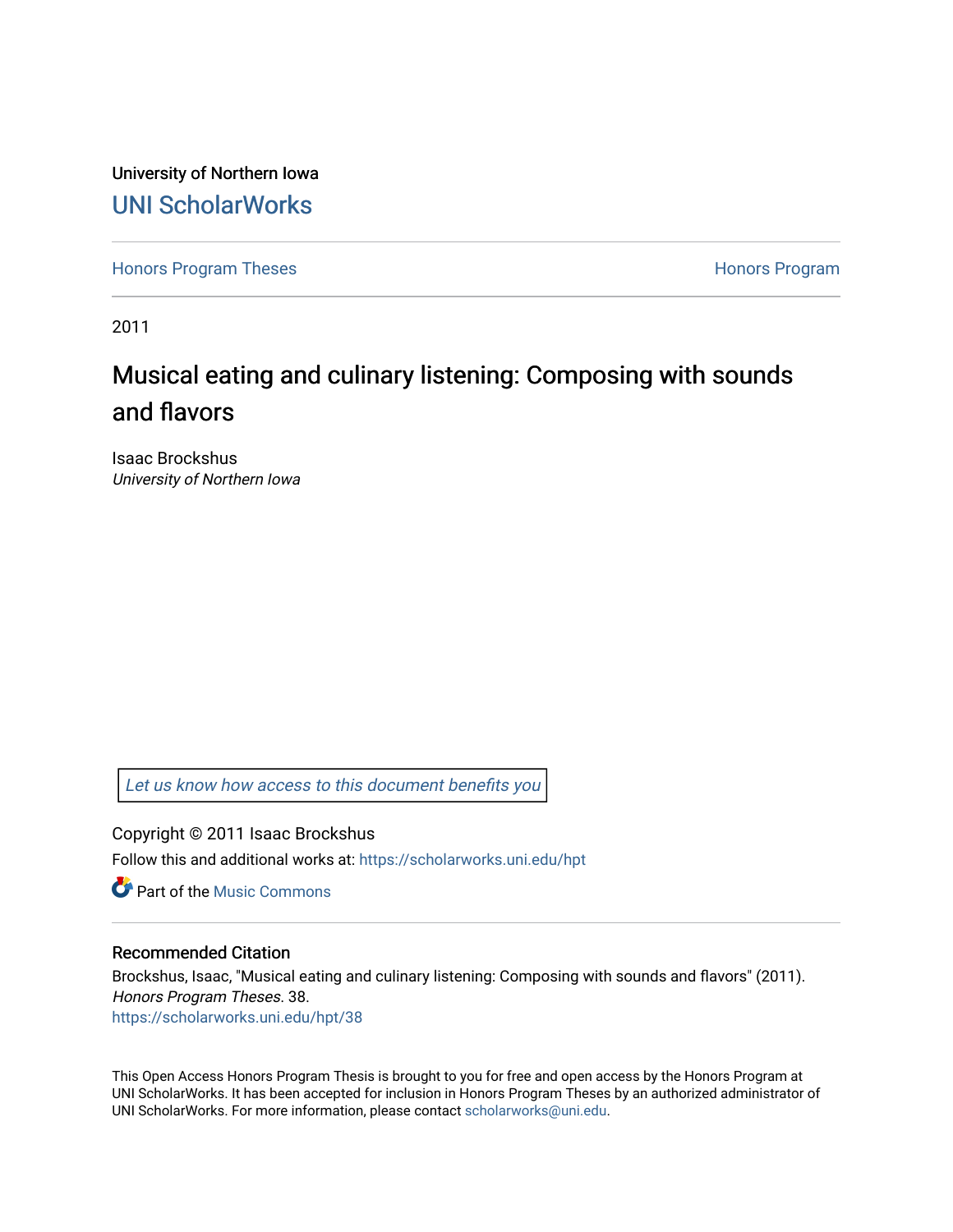## MUSICAL EATING AND CULINARY LISTENING: COMPOSING WITH SOUNDS AND FLAVORS

A Project Submitted

in Partial Fulfillment

of the Requirements for the Designation

University Honors with Distinction

Isaac Brockshus

University of Northern Iowa

May 2011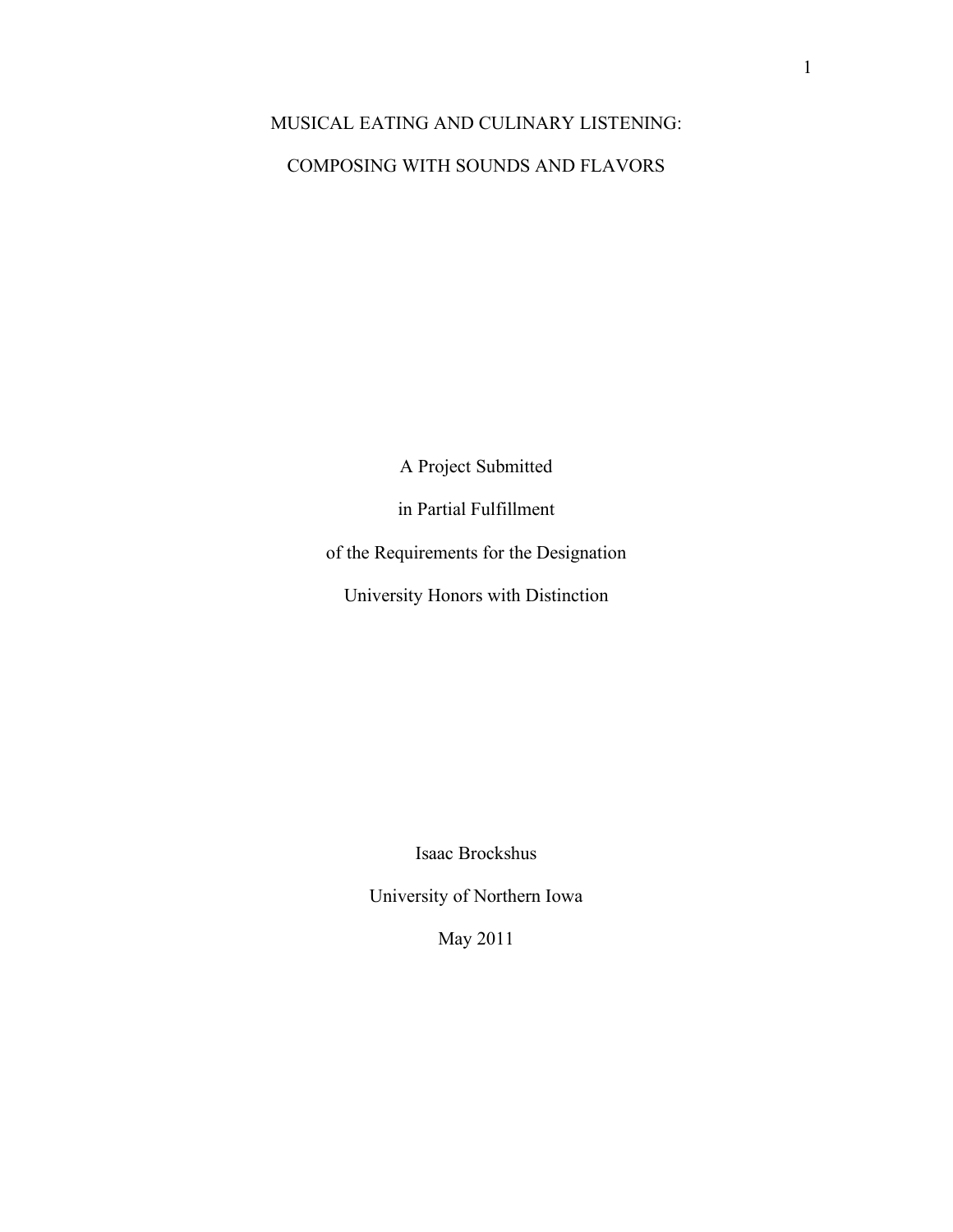My interests in music are wide-ranging. While the majority of my energies as a student are invested in the mastery of music that is more or less conventional, I also find myself obsessing over ideas intended to clear new avenues of expression while establishing new perspectives on the familiar. My experimental side thrives in a vast playground of extant musical constructs, free to be exploded, reassembled, and reexamined. Within these constructs come certain audience expectations for the music. The presence of these expectations and the practical issues resulting from a clash of expectations served as instigators of creative thought throughout my thesis project.

The project to which I am referring is an exploration of a basic question that has shattered into a myriad of further questions: what do the perceptions of eating and listening have in common? This initial spark of an idea caused me to ponder more. Can I find a way to pair musical textures with edible textures? If so, can I then use music to portray the sensation of taste? What if I incorporated flavors and sound into a composition where both sensations are viewed to be equally important? Can all of these devices be used in a way that an audience can understand?

These questions stemmed from some of my quirky habits at the dinner table. My friends can attest to outlandish food combinations of mine such as frozen strawberry yogurt-meatball spaghetti and salsa-French toast-potato salad, both of which I find to be delightfully dissonant taste experiences. Equally memorable aggregates of mine include "chocolate grapemilk" (four parts chocolate milk, one part grape juice) and "The Atrocity" (peanut butter, turkey, honey and grapes on top of toast), interesting in the fact that so many independent elements are pitted against one another. My restless, collagelike approach to the act of eating is concerned with working with familiar flavors and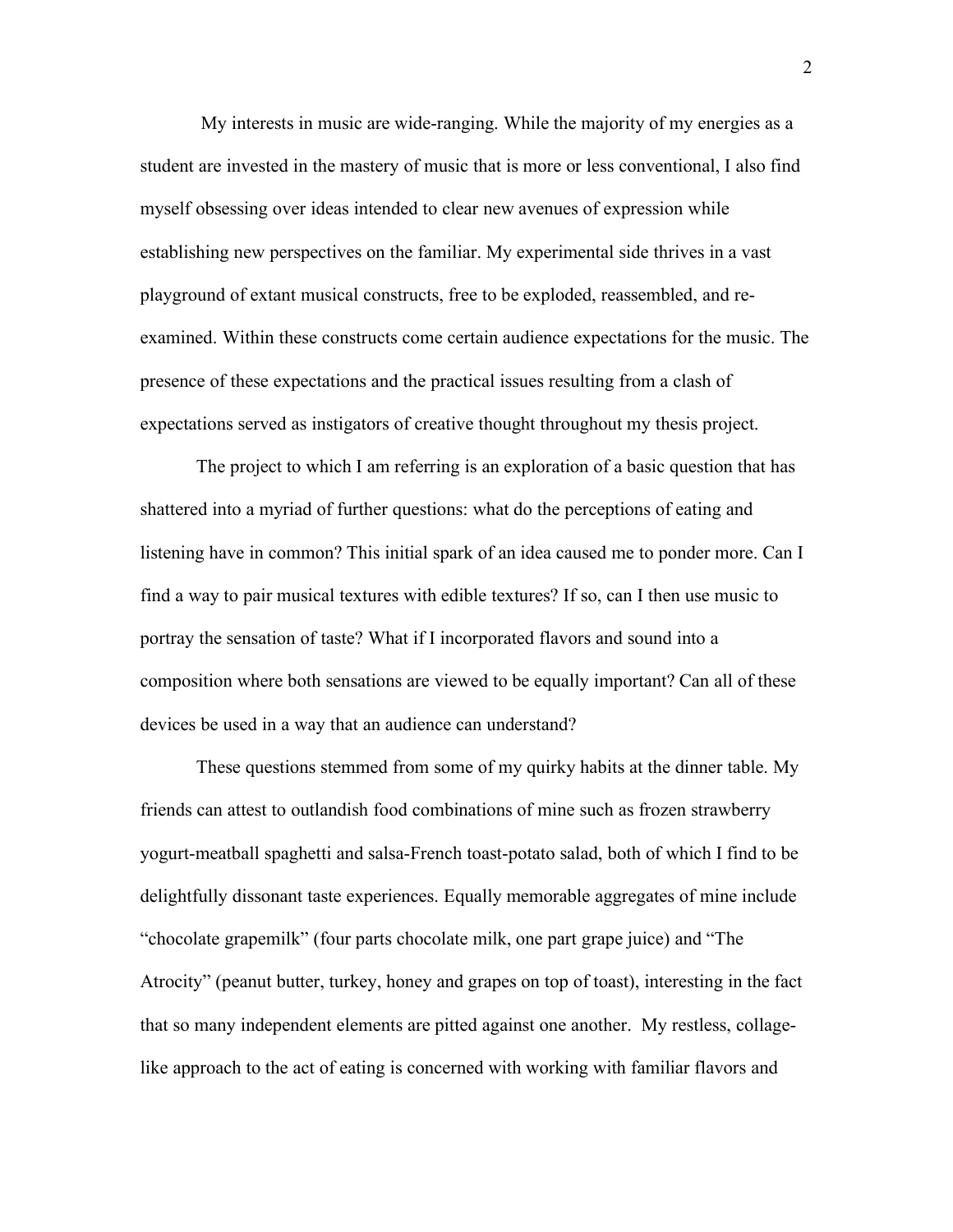textures in new ways. I discovered through these contemplations that the way that I compose a plate of food shares many similarities with the way I might orchestrate a musical passage.

Through this epiphany, I saw what might be an opportunity to pair gustatory information with auditory information. This parallelism could be achieved through exploiting the elements that these sensations share in common. The musical concepts of attack, sustain, dissonance/consonance, texture, register, and timbre could feasibly describe elements of taste too. Also, the balance between the different elements that an artful eater will seek is similar to the balance that a composer seeks between instruments. Combining the gustatory and auditory experiences in a thoughtful manner had the potential to enhance both experiences.

What arose from this train of thought eventually flowered into a full performance of a musical work before an audience who ate as they listened. I will describe the final result in fuller detail in later on, but what is important to note is that I established three main goals for this endeavor, and all compositional and event-planning decisions were made in service to these goals. They are as follows:

- Successfully bring an experimental idea from its genesis to culmination in a performance.
- Diversify my abilities as composer by presenting myself with a unique cognitive challenge.
- Develop my skills as event organizer by designing an event with no obvious precedent to which to refer.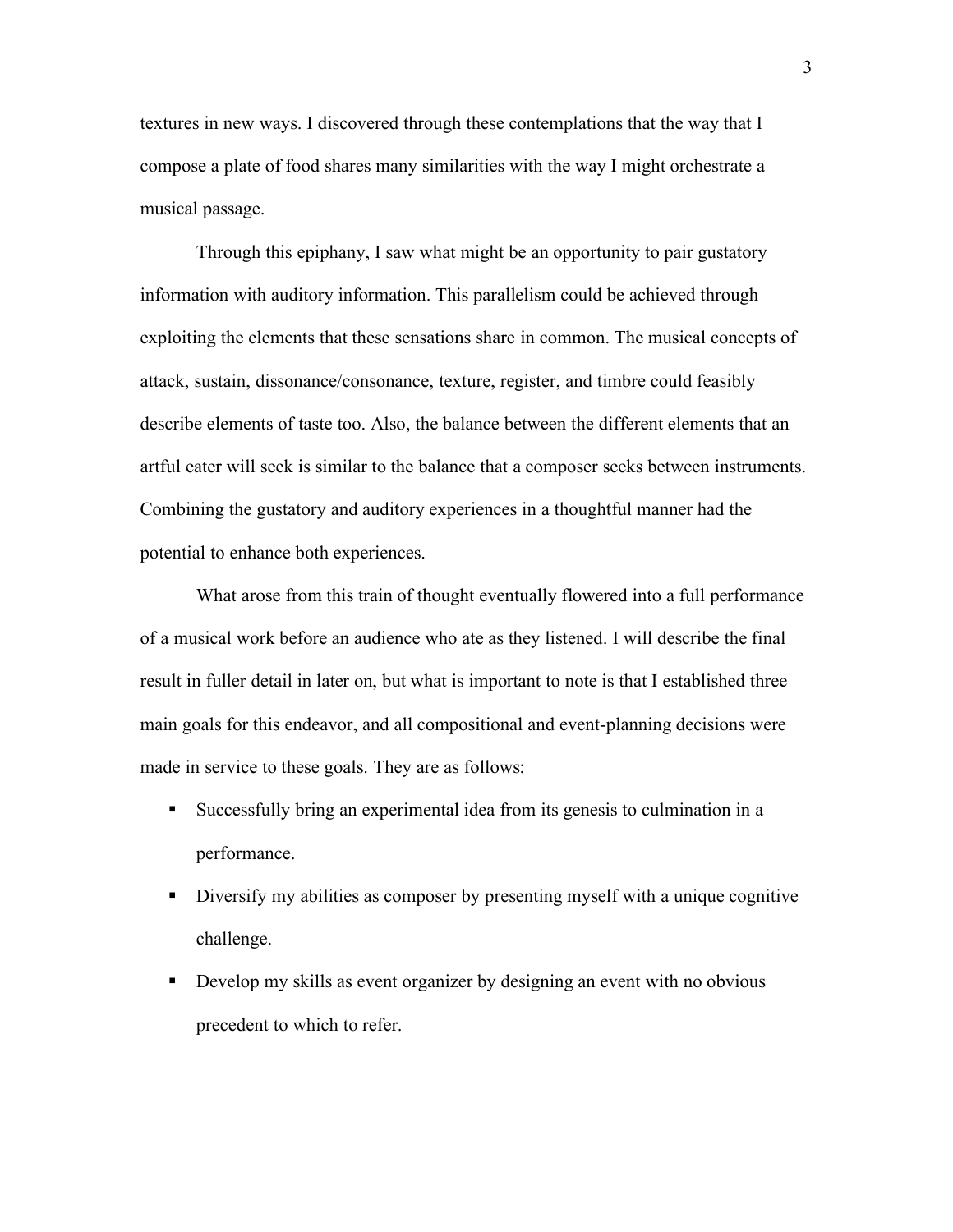Instill greater audience attention to and appreciation of the finer details offered by both sounds and flavors while still keeping the final product accessible.<sup>1</sup>

These goals guided the development of my project through its many phases. The first step was to break both sound and taste into identifiable and workable elements and determine what elements and concepts carry from one medium to the next. My musical training has taught me to identify the following characteristics that allow us to distinguish one sound from another: pitch, timbre (tone color), attack, rate of decay, volume, degree of vibrato, etc. When notes are grouped together, still more characteristics can be identified: rhythm, harmony, dynamics, tempo, meter, and melody. I applied such categorical thinking to what I perceive when I taste a food and found that some of these characteristics translated easily while others did not.

Of the associations that I constructed, some were more subjective than others. Exact pitch of each flavor was never evident, but, in my experience, flavors seem to project a vague sense of register (or how "high" or "low" a sound is perceived to be). For example, dark chocolate suggested a low sound while lemon juice was easily in the piccolo range.

Some of the information broadcast over the lifespan of a flavor can be viewed more objectively. Such information would include the "attack" of the flavor (in other words, the immediacy with which the flavor is detected), volume, and rate of decay. In this way, a sound and a flavor can coincide in the way that the information comes, stays

<sup>&</sup>lt;sup>1</sup> I should note here that my goal was not to train audience members to be able to "hear" music every time they eat (or vice versa). I have worked on this project for four months, and I still lack the ability to spontaneously generate music in my head that matches the food that I am eating. What I have learned, however, is how to pay closer attention to the different components that comprise taste and form a musical example that closely follows the same mentalization.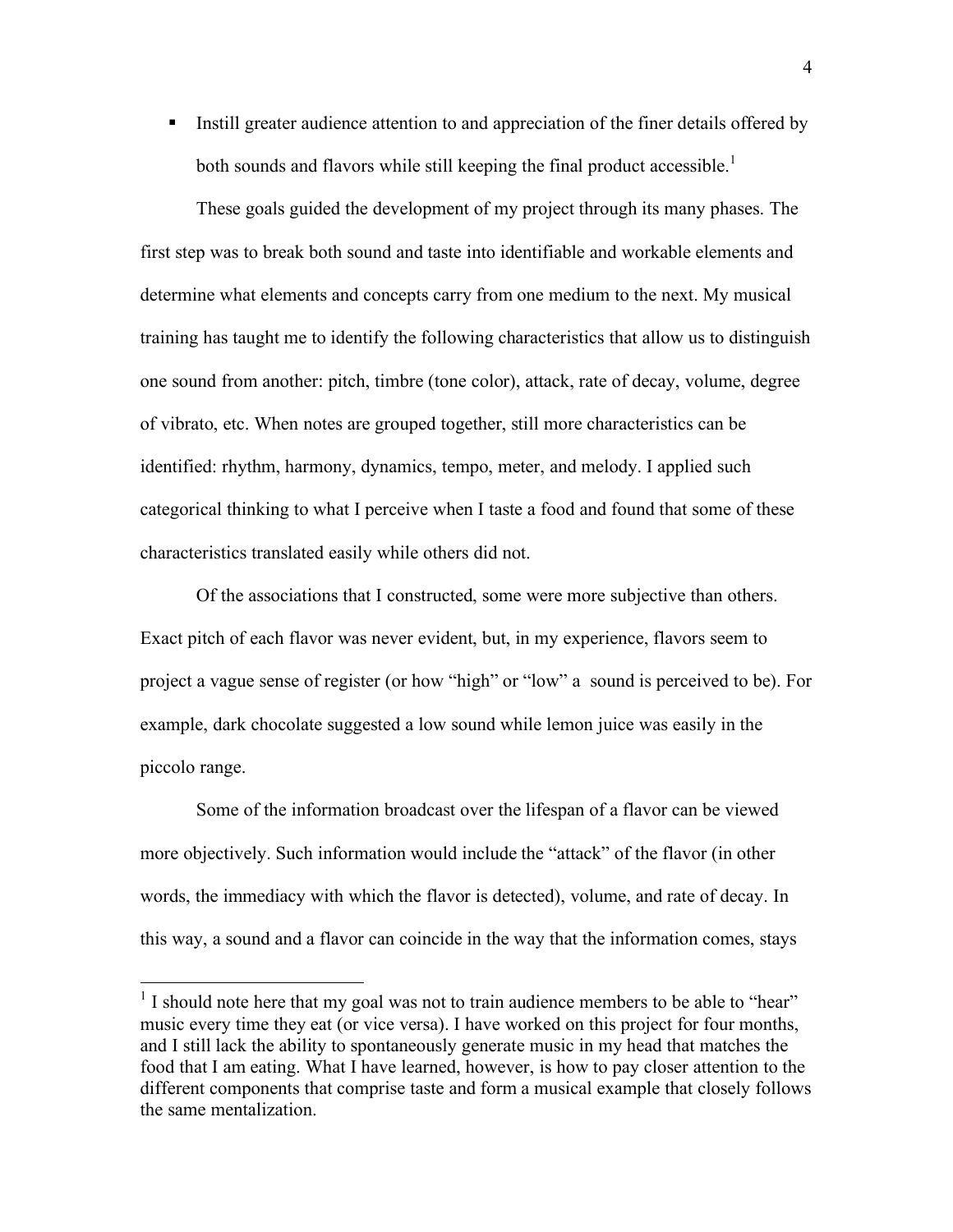and leaves. Still, complete objectivity is impossible because of the variance between personal experiences. Simply, the rate of decay for each eater would depend on how well their sensory receptors (taste buds) work.

Some categories of musical sound do not have an apparent gustatory equivalent. What these categories share in common is that they depend on the presence of more than one note, or module of sound, that can then be grouped together. These categories include rhythm, pulse, meter, and melody (which is comprised of rhythm and pitch). The reason these features do not translate so well is because flavor is a continuous stream of information that (in my mind) is not so easily grouped into notes or rhythmic units.

My initial response to these difficulties was that I would write a piece that has no melody, meter or pulse. This was a perfectly legitimate approach because great music can still exist that does not include those elements. In fact, one of the flavors depicted in my piece – Parmesan cheese – took this approach. However, as the piece began to take shape, some compromises permitted me to include these elements and yet remain faithful to the characterization of the flavor. While I never got a sense of a pulse when I ate (unless I happened to bite my tongue), I could still ascribe a tempo based on the assertiveness of the flavor. In constructing melodies, I paid attention to the more vague suggestions of contour of flavor (movement of pitch over time).

As I developed a sense of what categories translated well, I initiated the process of journaling each food item that I consumed, brainstorming what kind of music could be appropriated to accompany each flavor. My first step in ascribing music would be to determine if what I tasted could be broken down further. For example, lasagna is a compilation of more basic food items (cheese, noodles, etc.) that should be examined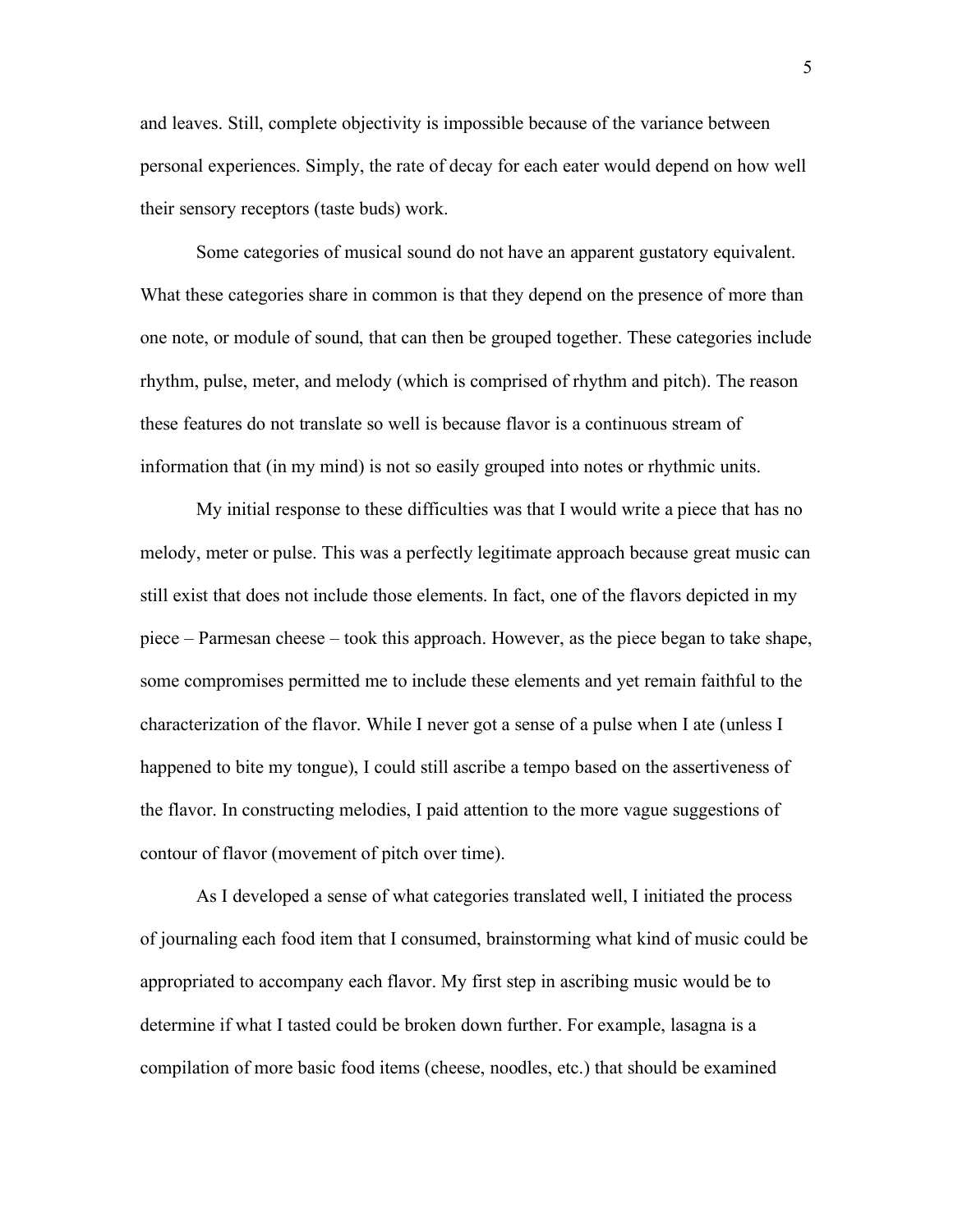individually. Because flavors hold a powerful influence over one another, I had to keep my process simple by observing only one indivisible flavor at a time.

My journaling was guided by a series of questions I had written on a 4 x 6 notecard. Answering questions such as "is the flavor simple or complex?" and "is the sound focused or broad?" directed my choices of instruments and harmony of each flavor. Through the lens of the latter question, I was able to determine whether a flavor would be fitting of a trumpet (directed sound) or a clarinet (whose sound is not as terse as a trumpet's). Most times, more than one instrument was required to portray even a simple flavor.

Harmony presents one of the most intriguing relationships between food and music. I constructed harmony based on observations of consonance and dissonance in the flavor. Sour or spicy flavors seem to suggest conflict (dissonance). I would take note of this and of whether the flavor was able to find sweet resolution or simply fade away in a state of sustained discord. Many flavors were consonant from the beginning. Such consonance can be depicted most simply by stable major or minor triads while dissonant flavors call for use of more unstable diminished or augmented sounds and intervals such as seconds and sevenths.

When I had amassed a substantial list of food items and sketches of a musical depiction of each, I worked to determine the menu of items on which I would base the sounds. I set the foods before setting the instrumentation of the piece because my palette of available foods is more limited than the vast sonic possibilities of a live music ensemble. More logistics are involved with getting enough food and the right food than in procuring the right sounds from a group of nine musicians.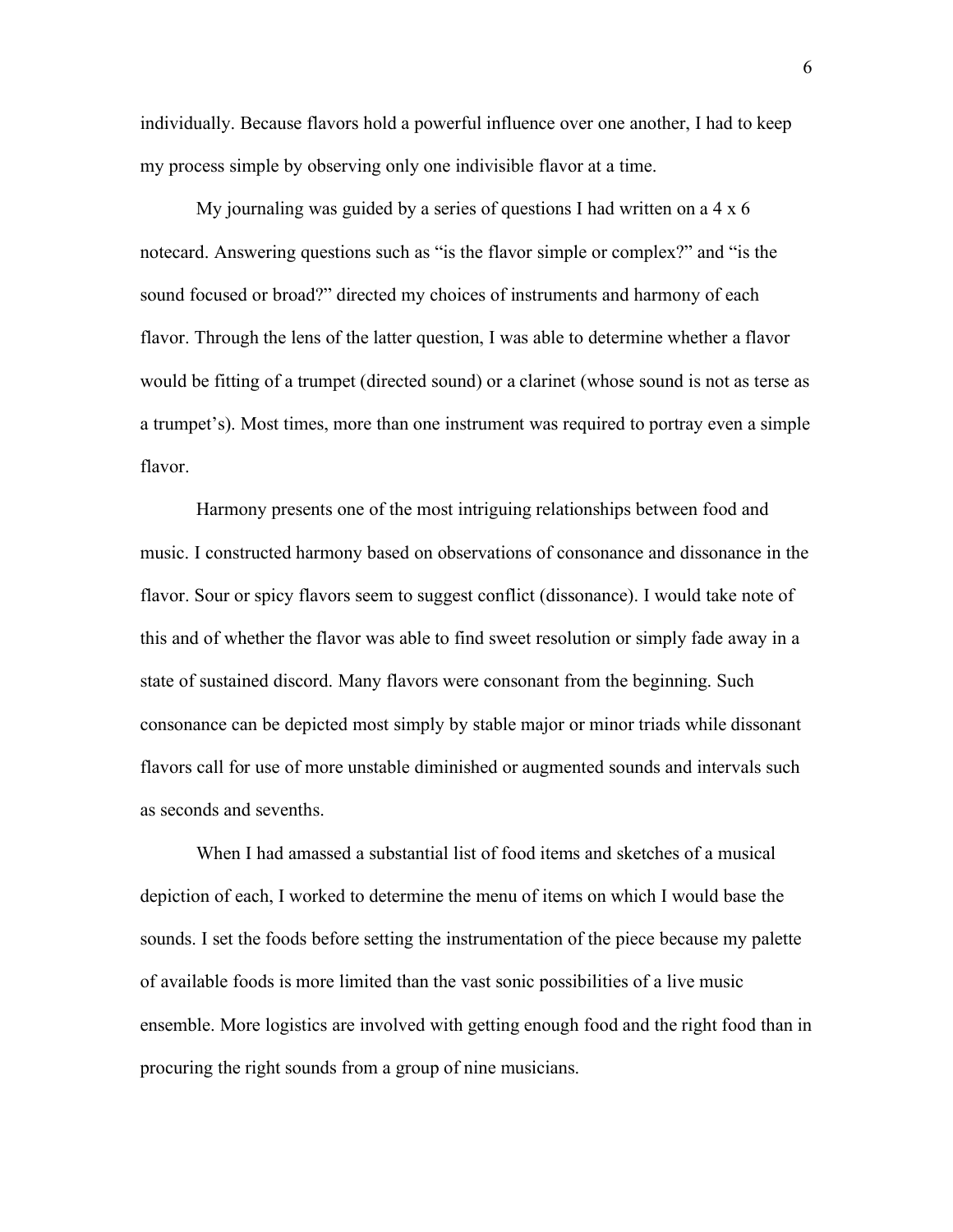By this stage in my process, it was mid-February and my April performance date was fast approaching, which necessitated that I settle on an instrumentation before I could finalize which foods I would use in order that I may secure performers. I sought some of the most creative and open-minded musicians in the School of Music, people who want to further explore the potential of music and of their instrument. The final group consisted of nine musicians who easily fit my stipulations. The performers were as follows:

Betsy Groat, concert flute Abigail Coffer, alto flute Amy Lentz, clarinet and bass clarinet Joe Keefe, bassoon Emily Miller-Todd, violin Joyce Payer, viola Brooke Peters, contrabass Logan Vander Wiel, muted trumpet Cory Healey, assorted percussion

I owe the success of the opening performances to these dedicated musicians. I trusted their insight and incorporated many of their suggestions into the final piece.

The menu was never truly finalized until I had completed the rough draft of the piece, which I entitled *Three Odysseys for Instruments and Food.* The final menu is somewhat off-kilter: cottage cheese, lemon juice, sunflower kernels, black olives, Parmesan cheese (block form), Parmesan garlic bread (baked with black olives), dark chocolate and coconut. The eight food items were grouped into three parts (or odysseys)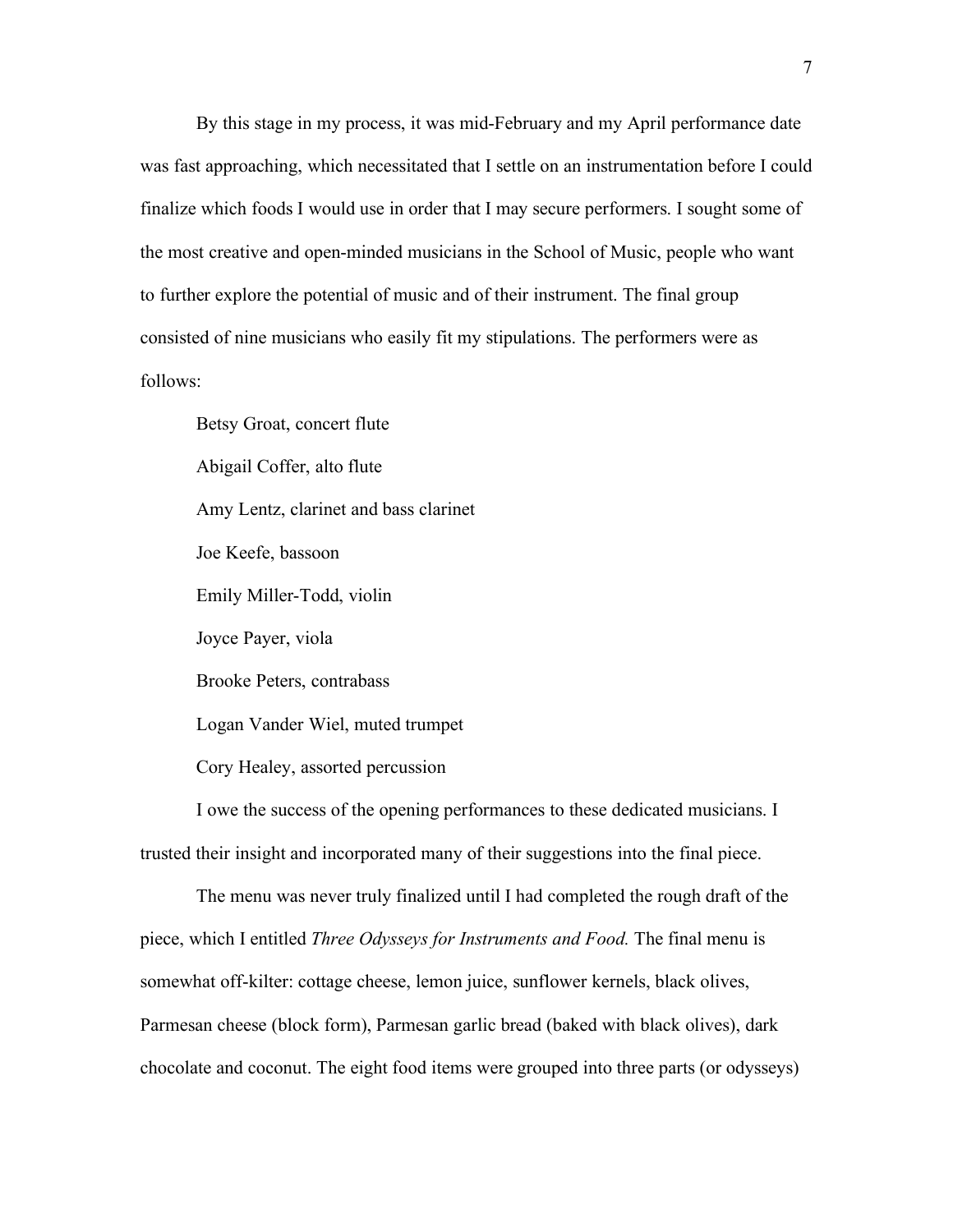and were chosen primarily for their ability to inspire (comparatively) strong musical images in my mind.

Concurrent with my compositional efforts, I had to begin working months in advance planning the event itself. I booked the Lampost Theatre on Seerley Boulevard in Cedar Falls for a date in April. The space was enticing because of the many dinner theatre shows the venue hosts each year and the kitchen that was available for my use. I arranged three rehearsals with my musicians, including one technical rehearsal in the space itself. I enlisted the help of other students to fulfill the roles of food servers.

Easily one of the most challenging aspects of this entire project was figuring out how to get the audience to fulfill a crucial role while they are still unfamiliar with the piece. Setting up, then subverting, expectations can be a great compositional tool, but when an audience is so actively involved, upsetting their expectations can lead to disaster. There are many expectations that come with meals, and an entirely different set of expectations rule a musical performance. Take, for example, how food invariably invites conversation, and while it's perfectly acceptable to converse during meals, the expected behavior at concerts is the opposite. Any lack of foresight in the matter could disrupt the music, causing the entire presentation to dissolve into confusion.

Even more difficulties arise once considering that the piece only makes sense when the audience eats certain foods at more or less exact moments. The most critical issue was how I would manage to conduct the ensemble while letting the audience know what to eat and when to eat. The effectiveness of the piece relies on the audience consuming foods at key moments that coincide with what is happening in the music. How would I give them cues distinct from the many more cues I was giving the musicians?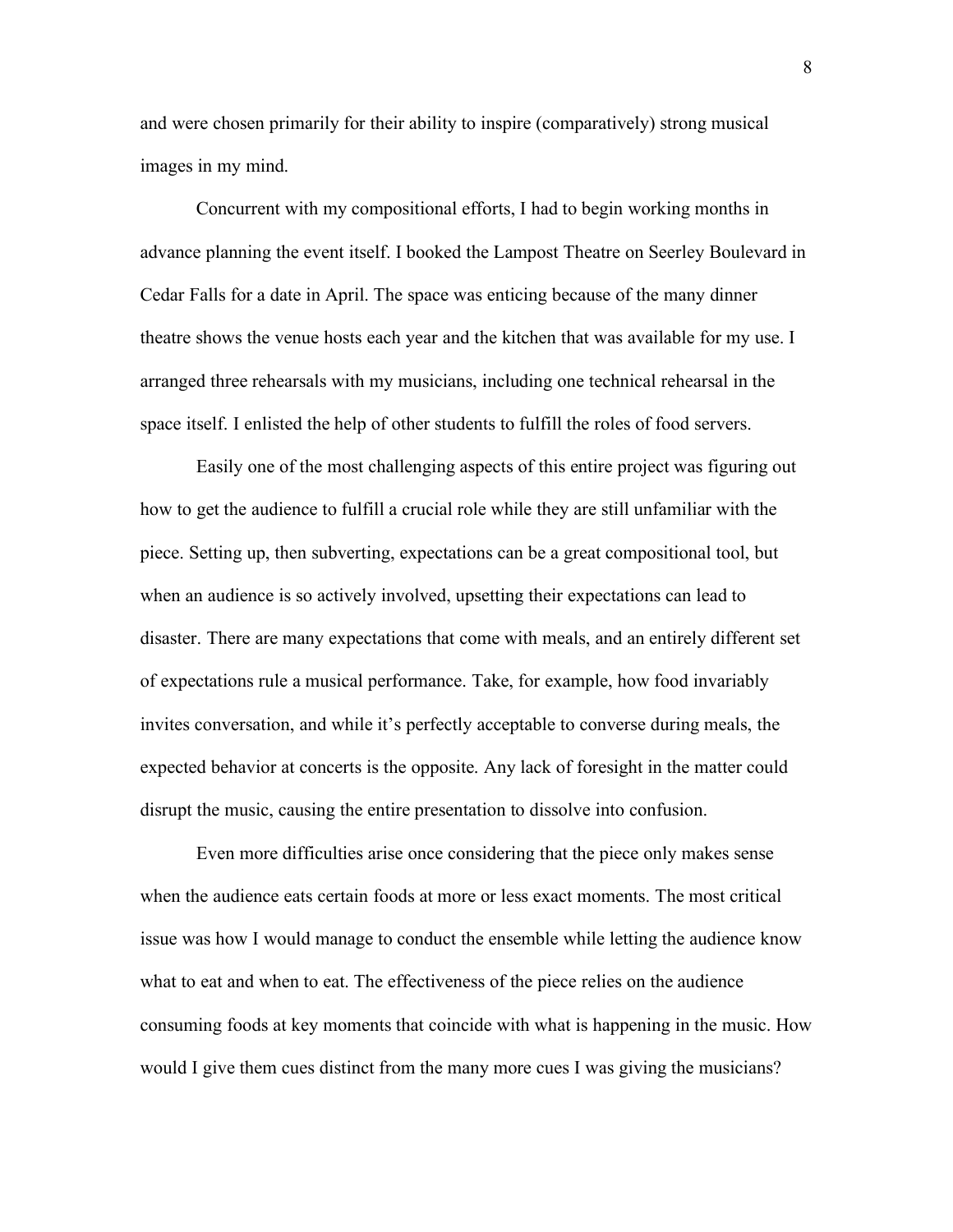My solution was to enlist the help of a "chief audience member" who led the participants through the piece while I was free to concentrate on the needs of the musicians.

After months of preparation that included cataloguing flavors, composing, arranging rehearsals for a group of nine very busy music majors, and navigating unique logistical problems involved with such a multi-faceted event as this, my presentation came to a successful culmination on Wednesday April 6. Fifty were in attendance – an appropriate amount considering I had prepared food for sixty and was losing sleep over the dreaded possibility of an overcapacity crowd (and therefore hungry patrons). Those who came were given programs with the following information:

| Part One-   | 1. | Cottage Cheese (sample four times)                  |
|-------------|----|-----------------------------------------------------|
|             | 2. | Cottage Cheese w/ Lemon Juice (sample two times)    |
|             | 3. | Cottage Cheese, Lemon Juice and Sunflower Kernels   |
|             |    | (sample five times)                                 |
|             |    | *cleanse palate*                                    |
| Part Two-   | 4. | Black Olives (sample three times)                   |
|             |    | *cleanse palate*                                    |
|             | 5. | Parmesan Cheese (sample as needed to keep flavor in |
|             |    | mouth)                                              |
|             | 6. | Parmesan Garlic Bread w/ Black Olives (sample four  |
|             |    | times)                                              |
|             |    | *cleanse palate*                                    |
| Part Three- | 7. | Dark Chocolate (sample four times)                  |
|             | 8. | Coconut Balls (sample four times)                   |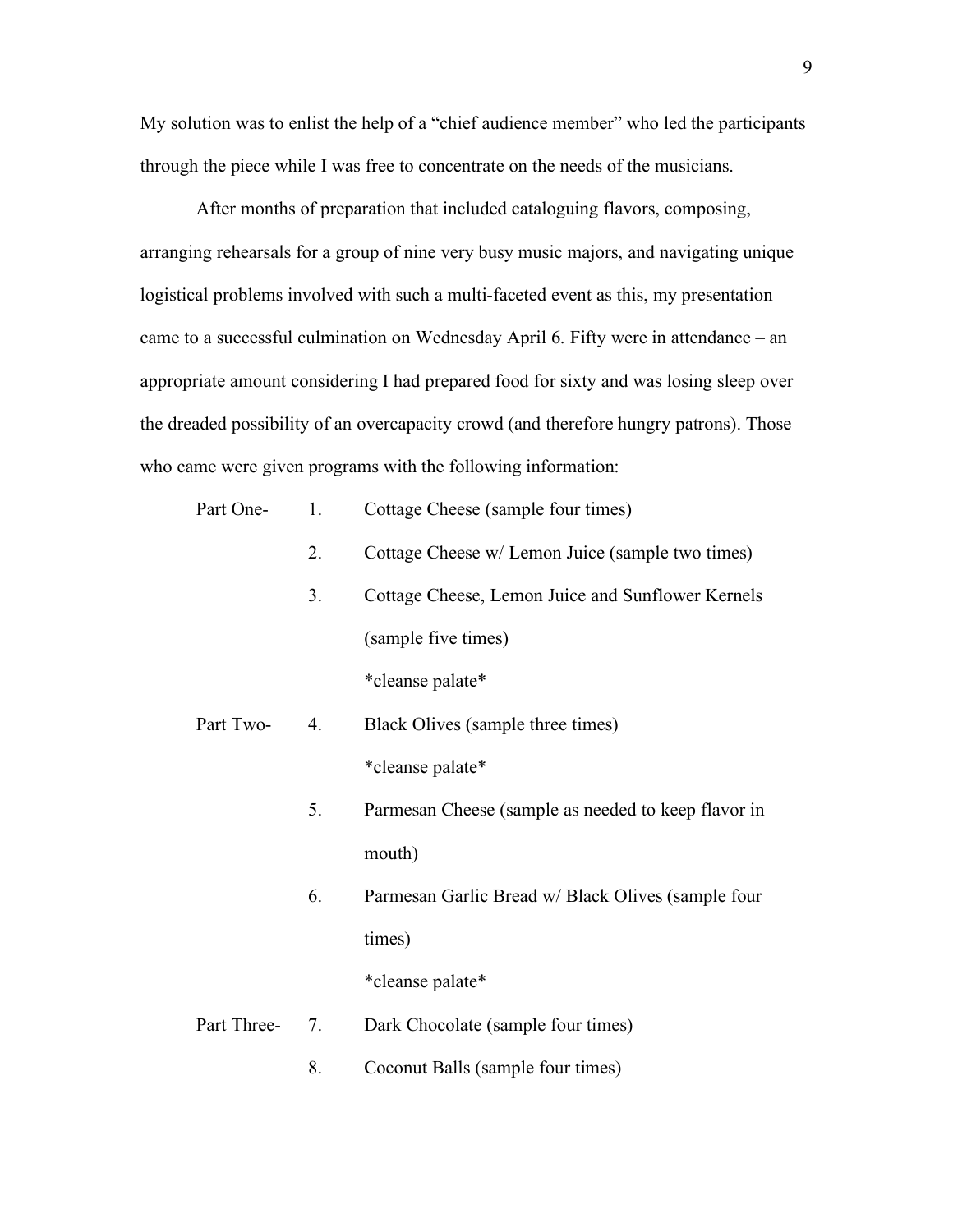## \*cleanse palate\*

Each of the food items was given a number. These numbers helped to clarify the instructions for the audience, who had to follow cues throughout the piece. Before I even spoke to the audience, Cassie Naaktgeboren, a vocal major and Master of Ceremonies of the night, welcomed the audience and educated them on what to expect during the piece as well as what was expected of them (cell phones on silent, no speaking during the performance). The audience would not yet receive their food until after the opening instructions because one of the primary instructions was to withhold eating until cued to do so. I chose to bring in Cassie as MC because her stage presence and warm demeanor would help ease the audience into this unfamiliar situation. I also had confidence that she could communicate expectations to the audience without coming across as condescending.

The audience was then introduced to Kate Elahi, who sat at a tall table to the immediate right of the performers. She was the solution to the problem that had plagued me before about cueing the audience. Throughout the piece, she would cue the audience by eating the correct foods at the proper times. Before she sampled an item, she would hold it above her head and look at the audience. Then at my cue, she would consume the item, and the audience would follow. To enforce the cues and help those with poor eyesight, Kate stood up two binders with signs that displayed the item number and name in large font which she would flip before sampling a new item. This setup worked well enough to keep the piece from derailing.

Once Cassie had finished giving instructions, and the process had been demystified for the audience, I took the stage and led the audience through a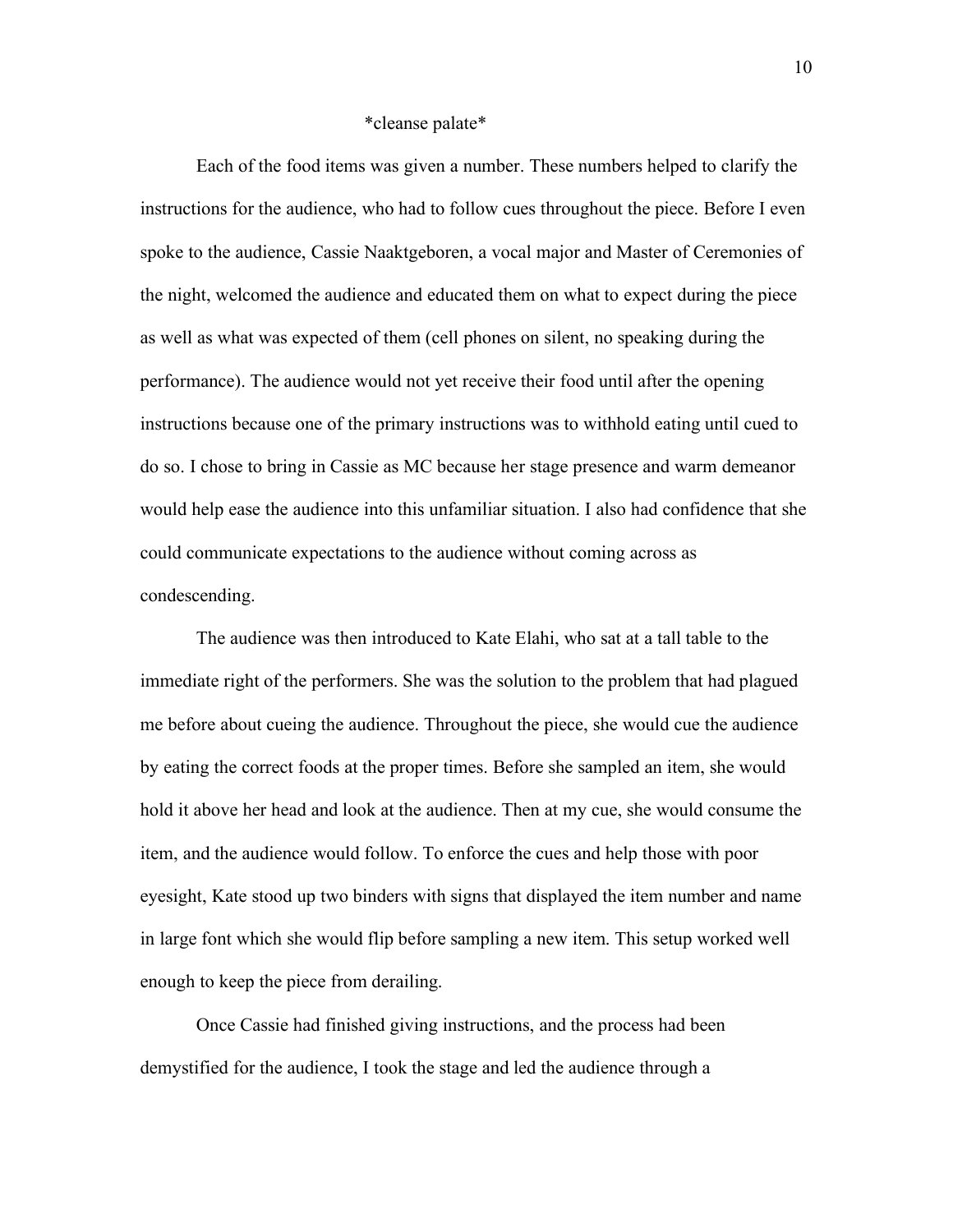demonstration. Sample sizes of sourdough bread were passed out to the audience. As they sampled the bread, I posed some questions to them similar to the questions I had written for myself in my journal: "is the flavor consonant or dissonant?" "Does it go anywhere or does it stay in one place?" "Would you give this flavor a high sound, a low sound or somewhere in the middle?" These questions began to introduce to them the frame of mind that I used to make connections between flavor and sound. Once the sourdough bread was consumed and the demonstration was over, servers brought out the food for *Three Odysseys* in sample size cups and plates. Once all the food had been served, the ensemble had tuned, and the chief audience member was at attention with her spoon ready, the performance could begin.

The first odyssey begins with cottage cheese. The concert flute plays glistening arpeggiated figures over sustained low tones in the alto flute. The pace is unhurried, and the tonality is bright. Mimicking the way the flavor leaves the mouth, the music finds itself eventually reduced to a single held D until the next bite. With each sampling of cottage cheese, this progression from activity to stability is seen in the music, but this progression becomes more reserved and slower. The flavor now begins to achieve such familiarity in the mouth that it lacks the initial impact it once possessed.

Each part (or odyssey) was intended to convey a short journey or progression. With the introduction of lemon juice squeezed on to the cottage cheese, suddenly not only do the flutes reawaken their activity with renewed vigor but their duet shoots up an octave and sharps are added to create an even, bright Lydian tonality. A triangle is struck to add even more punch to coincide with the sourness of the lemon. In comparison to the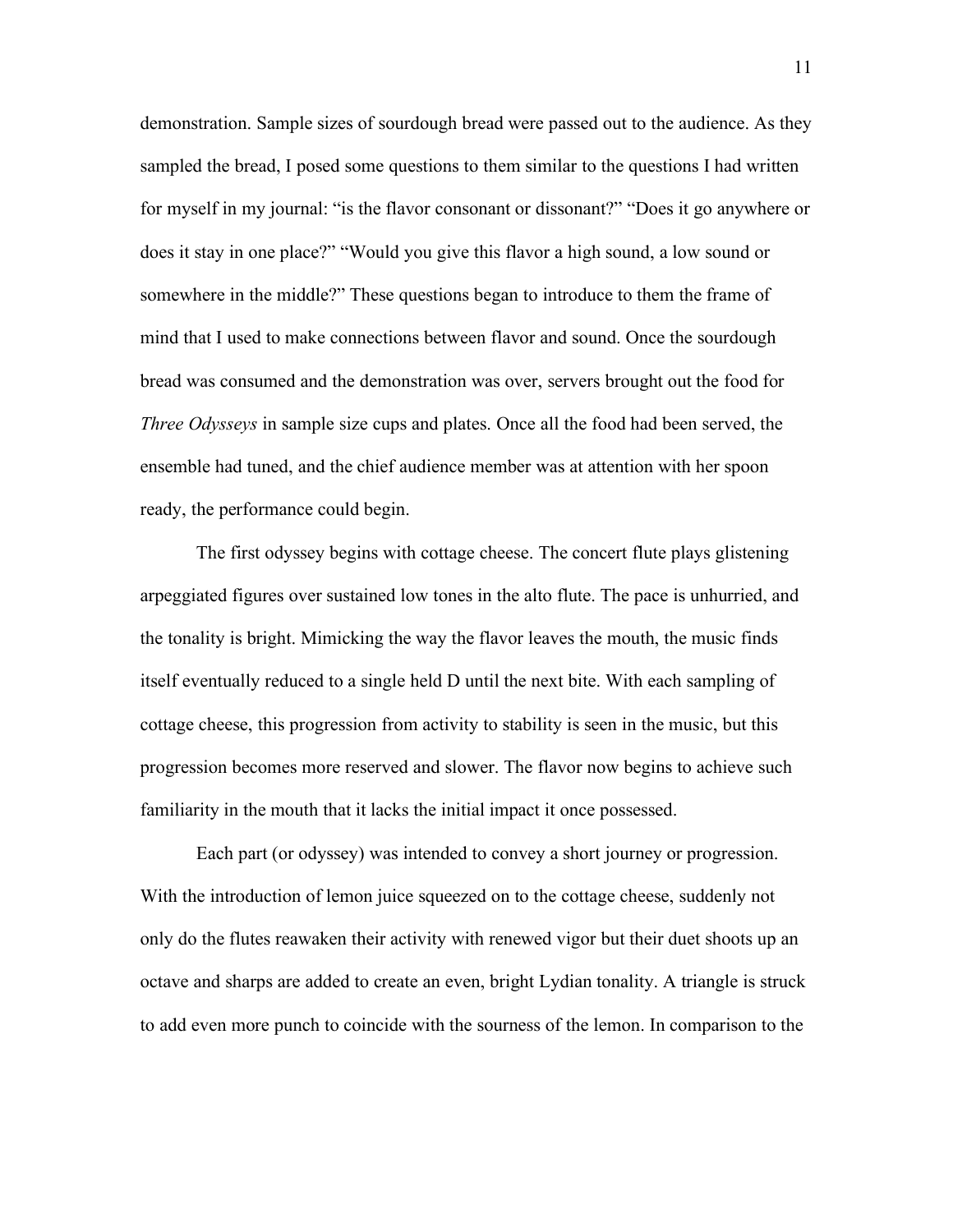staying power of cottage cheese, the lemon juice flavor becomes subdued rather quickly and the cottage cheese settles once again in its initial tonality and register.

As demonstrated in that brief description of the first odyssey, the final form of the piece really focused keeping the concept simple. The sounds that are being played are supposed to match the flavors' activity in the mouth in almost real time. The initial title of my thesis proposal ("Polytonal Gastronomy: Seeking my Own Gesamtkunstwerk" *<sup>2</sup>* ) no longer seemed to fit. As the focus of the project had shifted, the original title was scrapped and, after several other naming attempts, I settled with "Musical Eating and Culinary Listening: Composing with Sounds and Flavors" as the final title.

As the names shifted, the nature of the piece itself underwent some drastic changes. A four piece suite became three before I decided on just one. I had to keep my ambitions in check because while one can listen to music for an extended amount of time without experiencing any physical aggravation, one can only eat for so long. Each piece was to take a different approach on the greater concept of incorporating flavor into a musical work.

Some of the ideas that I had generated for these unwritten pieces can be further developed in many different directions. The initial subtitle for this project ("…Seeking my Own *Gesamtkunstwerk")* may in the end prove to be accurate should I ever refine my cooking abilities to the point that the recipes included with the score are entirely mine. In fact, including recipes in the score at all would be a major step in refining this idea, allowing me greater control of what the audience will experience. Considering how

 <sup>2</sup> *Gesamtkunstwerk* is a German word translated to mean "total work of art". It was a term used by Romantic composer Richard Wagner to describe his operas in which he had complete artistic control over every detail from the music to the design of the costumes to the design of the theatre.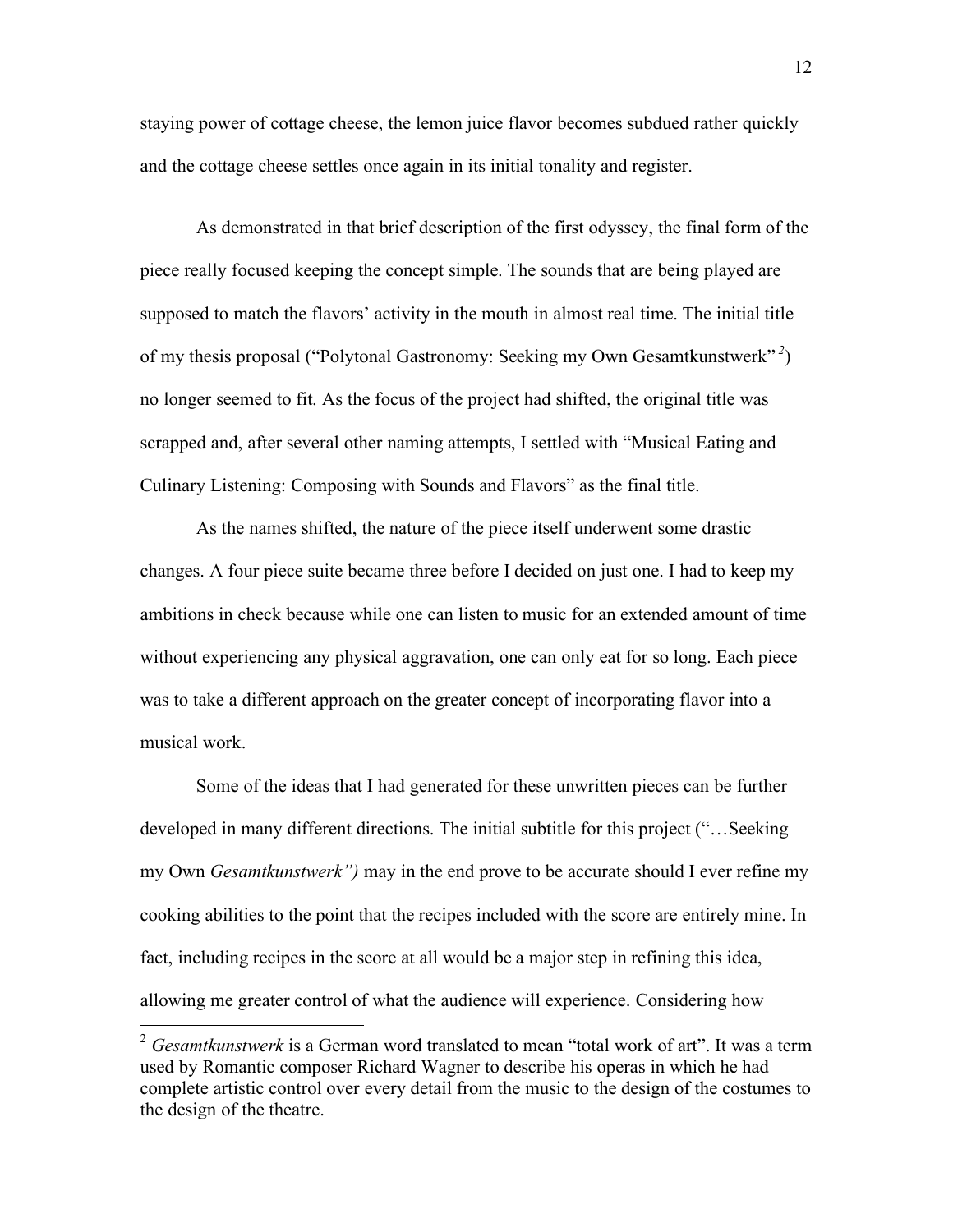detailed the score is, going into such detail on how to reproduce the food would be appropriate.

The audience displayed an encouraging response to the piece. The fact that the audience was able to understand and follow the concepts with which I was working gave me assurance that I wasn't just fooling myself. While most people probably depended greatly upon the background information I gave about each pairing (similar to the way I described the piece earlier in this paper), at least one trained musician in the audience took extensive notes during the piece that demonstrated that he was able to correctly identify my rationale for each pairing before I even revealed such things to the audience.

Such a positive response has invigorated my creative musings on this subject even further. One downside of *Three Odysseys* was the almost suffocating degree of restrictions placed on the audience about when and what they could eat. A piece whose only stipulation for the audience is the order in which they introduce menu items into their meal could allow more audience freedom or even improvisation. Such a piece could focus more on the dramatic shape of the form, climaxing at the point with the most food and most sound. Another interesting direction would be a set of pieces incorporating smell, a more refined version of the "transcribing flavors" idea of *Three Odysseys*. Perhaps a piece with only cheese could achieve a subtlety *Three Odyssey* can't match. The possibility also exists for a piece whose focus could be identifying the *character* of each flavor rather than on creating an exact depiction of the *sensation* itself.

Take into consideration the different forms the event itself can take, and the possibilities unfold even further. I can't say at this time whether this venture could ever turn a profit; regardless, partnering with a restaurant could unlock some new possibilities.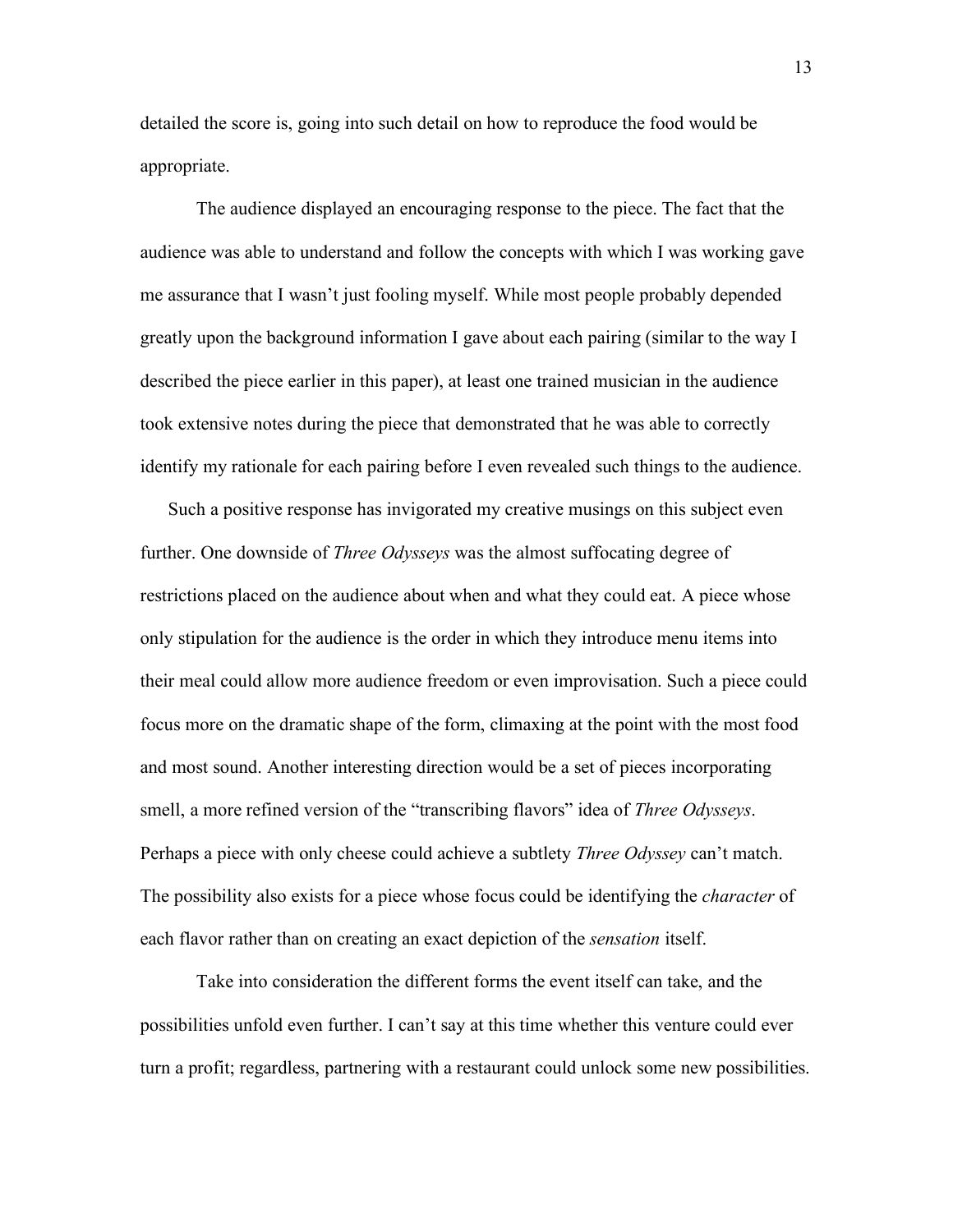(As far Cedar Falls restaurants go, I am envisioning Montage or possibly MyVerona). Some clear advantages of this move would include access to already complete (and delicious) dishes that the restaurant offers with little variance from night to night. Also, upscale restaurants such as these might employ a chef who could offer some helpful insight on the culinary side of things. All the same, there are some disadvantages to holding a performance in a restaurant. Going back to what I wrote in the first few paragraphs, the expectations for etiquette in at a restaurant are much different than those of a performing venue like the Lampost. The audience may be more inclined to talk among themselves and be less attentive to the music. Hosting "Musical Eating…" in a restaurant would require the audience to have to invest money into the event, and when they compare the demanding "musical eating" experience to the comparably priced experience of eating and conversing at their own tempo, patrons may be disappointed. As a way of compensating for these potential downsides, the event could include less lecturing and more socializing.

Smaller events with fewer attendees and more discussion could be even more useful in advancing the ideas in "Musical eating…" The more manageable size of the event and thus grocery volume required could allow for more sampling and more talking between the consumption of samples. In this instance, *more* time would be given to the inner workings of the piece. A series of questions would be posed to the participants. These small events could be in the form of informal conversations or more structured colloquiums.

The whole process was of great value to me as a composer. I have long devised intricate and outlandish ideas for composition, but never had I carried out such an